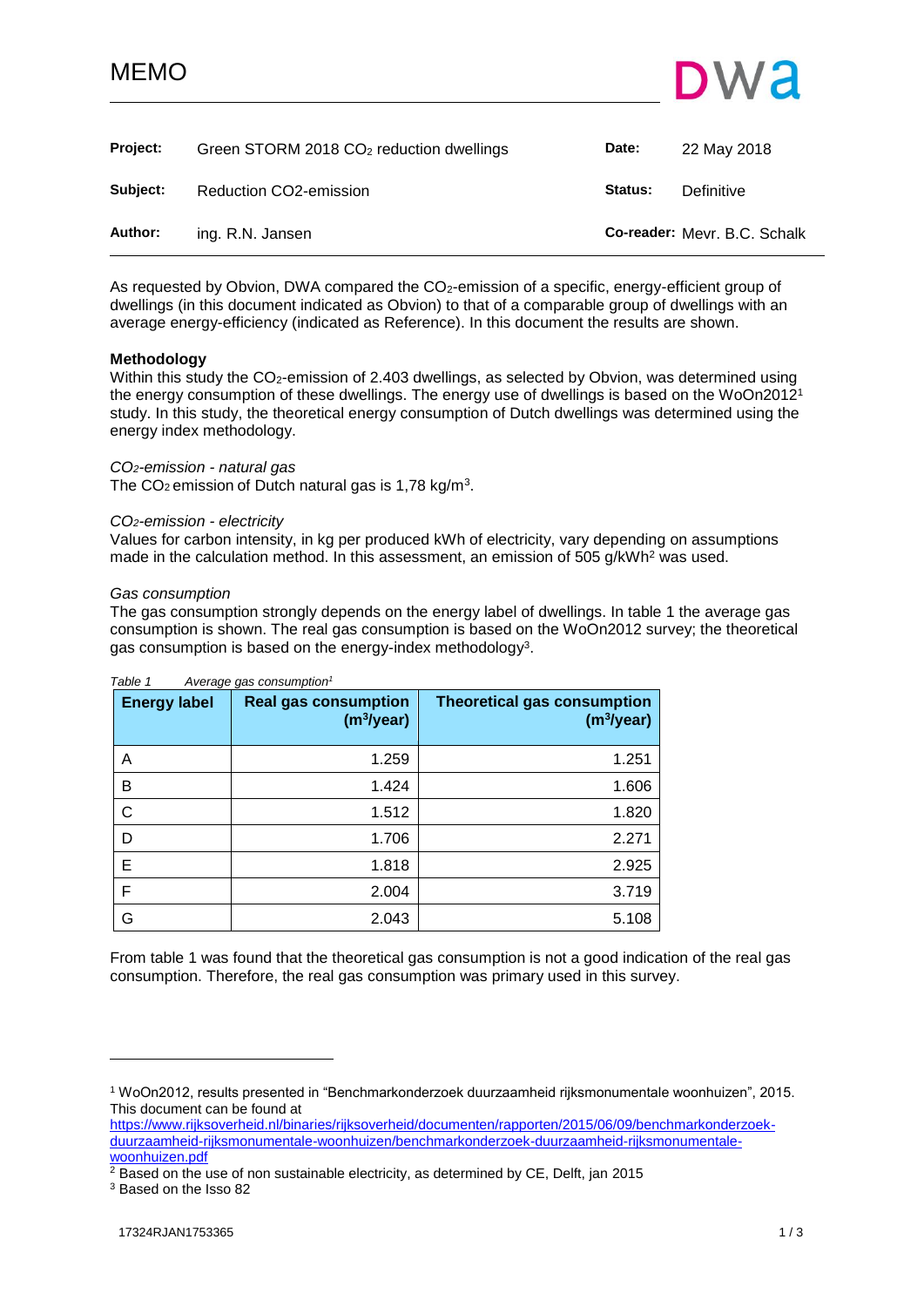# *Electricity consumption*

As proved by ECN and others<sup>4</sup> there is hardly any correlation between the consumption of electricity and the energy label. At most 19% of the electricity consumption is attributed to the building; over 80% is attributed to the number and behaviour of the residents and their household equipment. Therefore, in this survey an average consumption of  $3.050<sup>5</sup>$  kWh was assumed for all dwellings.

# **Group composition**

Intable 2 some relevant parameters of the groups are shown. The parameters show that the pool of Obvion has less condominiums than the reference. Furthermore, the pool of dwellings of Obvion has significantly younger buildings.

| Table 2<br>Composition of the groups |               |                  |
|--------------------------------------|---------------|------------------|
|                                      | <b>Obvion</b> | <b>Reference</b> |
| Number of dwellings                  | 2.403         | 2.403            |
| Percentage condominium               | <b>20%</b>    | 35%              |
| Average building year                | 2004          | 19656            |

Figure 1 shows the distribution of the energy labels of Obvion and the reference group. The label distribution of the reference group is based on the WoOn2012 survey. It is clear that the percentage of A-labels is much higher in the pool of Obvion.



*Figure 1 Distribution of energy labels for both groups*

# **CO2-emission**

Table 3 shows the CO<sub>2</sub>-emisions of both groups, based on the real energy consumption. It is found that the reduction of  $CO<sub>2</sub>$ -emission is relative small. This is caused by the fact that the real gas consumption depends less on the energy label than the theoretical gas consumption. Simultaneously we want to state that the baseline for selection of refurbished properties is conservative. The energy label of these dwellings has improved with at least two classes. The baseline for these buildings is also the Dutch average; the real baseline is worse. This means that the CO<sub>2</sub>-reduction compared to the original houses without any improvements is considerably higher.

l

<sup>4</sup> Energietrends in Nederland', 2014 van ECN, Energie-Nederland en Netbeheer Nederland

<sup>5</sup> Centraal Bureau voor de Statistiek (CBS), 2014.

<sup>6</sup> Compendium voor de Leefomgeving, Rijksoverheid, 2014